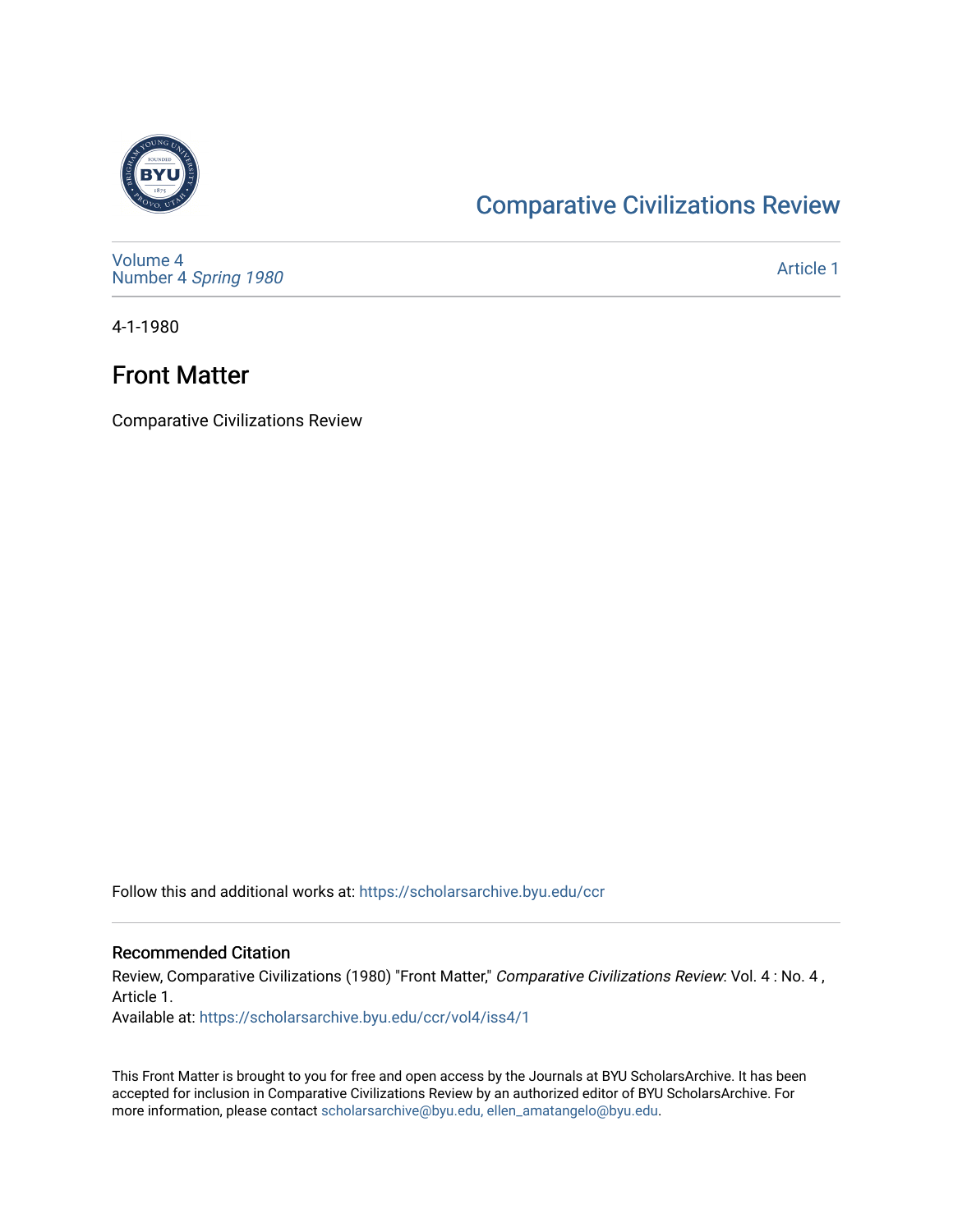Review: Front Matter

# **Comparative Civilizations**



**Spring, 1980** 

**Notes on the Gunki or Military Tales: Contributions to the Study of the Impact of War on Folk Literature in Premodern Japan Carl Steenstrup 1** 

**Mothers, Fathers and the Life of Reason: The Case of John Stuart Mill's Autobiography Michael Palencia-Roth 29** 

**The Dura Lex of Legalism and the First Empire Sebastian de Grazia 59** 

**Explaining the Change from Republic to Principate in Rome Jürgen Deininger** 77